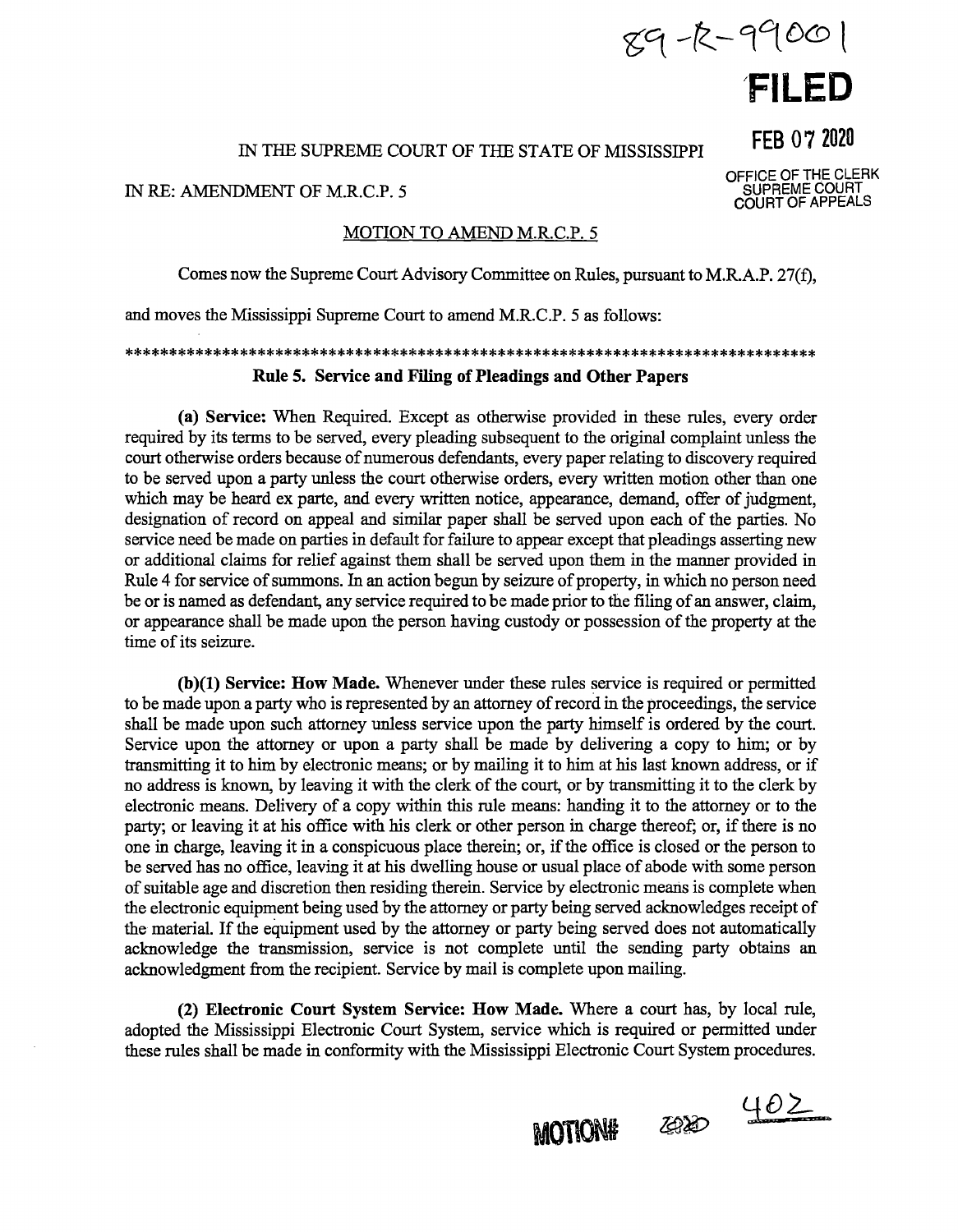**(c) Service:** Numerous Defendants. In any action in which there are unusually large numbers of defendants, the court, upon motion or of its own initiative, may order that service of the pleadings of the defendants and replies thereto need not be made as between the defendants, and that any cross-claim, counter-claim, or matter constituting an avoidance or affirmative defense contained therein shall be deemed to be denied or avoided by all other parties and that the filing of any such pleading and service upon the plaintiff constitutes due notice of it to the parties. A copy of every such order shall be served upon the parties in such manner and form as the court directs.

( **d) Filing.** All papers after the complaint required to be served upon a party shall be filed with the court either before service or within a reasonable time thereafter but, unless ordered by the court, discovery papers need not be filed until used with respect to any pretrial proceeding. Proof of service of any paper shall be upon certificate of the person executing same.

**(e)(l) Filing With the Court Defined.** The filing of pleadings and other papers with the court as required by these rules shall be made by filing them with the clerk of the court, except that the judge may permit the papers to be filed with him, in which event he shall note thereon the filing date and forthwith transmit them to the office of the clerk.

**(2) Electronic Filing with Court Defmed.** A court may, by local rule, allow pleadings and other papers to be filed, signed, or verified by electronic means in conformity with the Mississippi Electronic Court System procedures. Pleadings and other papers filed electronically in compliance with the procedures are written papers for purposes of these rules.

[Amended effective March 1, 1989; Aamended effective January 8, 2009, for the purpose of establishing a pilot program for Mississippi Electronic Court System; amended effective ~-~=·]

#### *Advisory Committee Historical Note*

*Effective* **•** *Rule 5(d)* was amended to clarify that although *discovery papers used with respect to pretrial proceedings must be filed in the record. discovery papers used at trial need not be filed in the record prior to their use at trial.* XX" *So. 3d* XX" *(Miss.*   $20$ .

*Effective March 1, 1989, Rule 5(b) and Rule 5(e) were amended by authorizing the service* and filing of pleadings and documents by electronic means. 536-538 So. 2d XXI (West Miss. Cas. *1989).* 

#### *Advisory Committee Notes*

*Rule 5 provides an expedient method of exchanging written and electronic communications between parties and an efficient system of filing papers with the clerk. This rule presupposes that the court has already gained jurisdiction over the parties. A ''pleading subsequent to the original complaint,* " *which asserts a claim for relief against a person over whom the court has not at the*  time acquired jurisdiction, must be served upon such person along with a copy of a summons in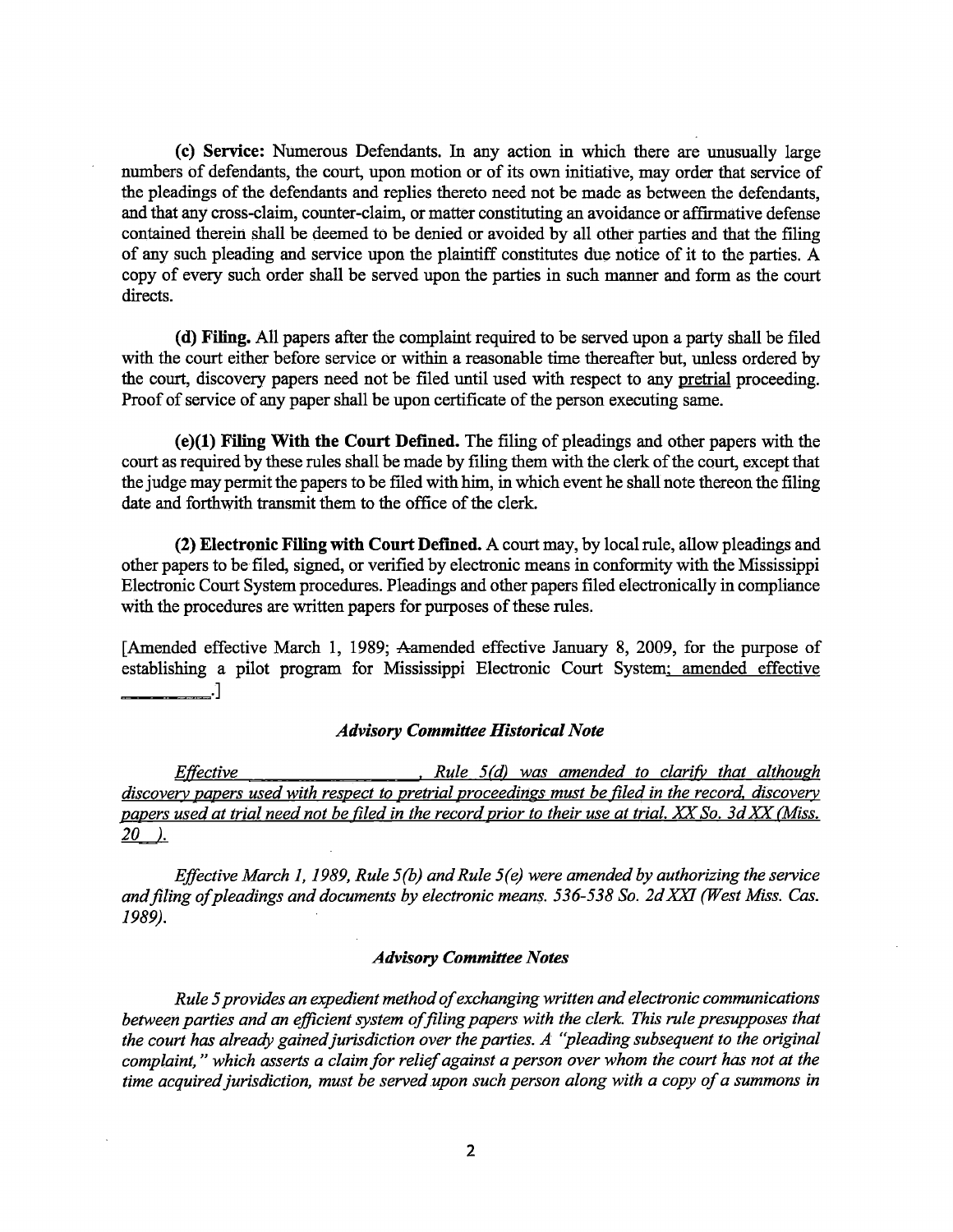*the same manner as the copy of the summons and complaint is required to be served upon the original defendants.* 

*A motion which may be heard ex parte is not required to be served, but should be filed,· see also Rule 81 (b). The enumeration of papers in Rule 5 ( a) which are required to be served is not exhaustive; also included are affidavits in support of or in opposition to a motion, Rule 6(d), and a motion for substitution of parties, Rule 25.* 

*An electronic case management system and electronic filing system, known as the Mississippi Electronic Court System (MEC) is optional for the chancery, circuit and county courts; however, the procedures of the MEC must be followed where a court has adopted and implemented*  the MEC by local rule. Therefore, to the extent the MEC procedures address service and filing of *pleadings and other papers, the procedures should be followed to satisfy Rule 5(e) and Rule 5(b). For purposes of Rule 5(e), the MEC procedures provide reasonable exceptions to the requirement of electronic filing. See, Mississippi Supreme Court Website.* 

*Although service must be made within the times prescribed, filing is permitted to be made*  within a reasonable time thereafter. Instances requiring the pleading to be filed before it is served *include Rule 3 (complaint) and any other pleading stating a claim for relief which is necessary to serve with a summons. Pursuant to Rule 5(c) (numerous defendants) the filing of a pleading, coupled with service on the plaintiff, is notice to the parties. Rule 65(b) requires temporary restraining orders to be filed forthwith in the clerk's office.* 

*To obtain immediate court action under Rule 5 ( e), a party may file papers with the judge, if the latter permits, and obtain such order as the judge deems proper. Rule 5(e) should be read in conjunction with Rules 77(a) (courts always open), 77(b) (trials and hearings; orders in chambers), and 77(c) (clerk's office and orders by clerk).* 

*Rule 5(b) has no application to service of summons; that subject is completely covered by Rule 4 and Rule 81(d).* 

[Advisory Committee Note adopted effective July 1, 2014.]

\*\*\*\*\*\*\*\*\*\*\*\*\*\*\*\*\*\*\*\*\*\*\*\*\*\*\*\*\*\*\*\*\*\*\*\*\*\*\*\*\*\*\*\*\*\*\*\*\*\*\*\*\*\*\*\*\*\*\*\*\*\*\*\*\*\*\*\*\*\*\*\*\*\*\*\*\*\*

The proposed amendment clarifies that although discovery papers used during pretrial proceedings must be filed in the record, discovery papers used during trial need not be made a part of record prior to their use at trial. The motion to amend M.RC.P. 5 was approved by the Committee on April 6, 2018.